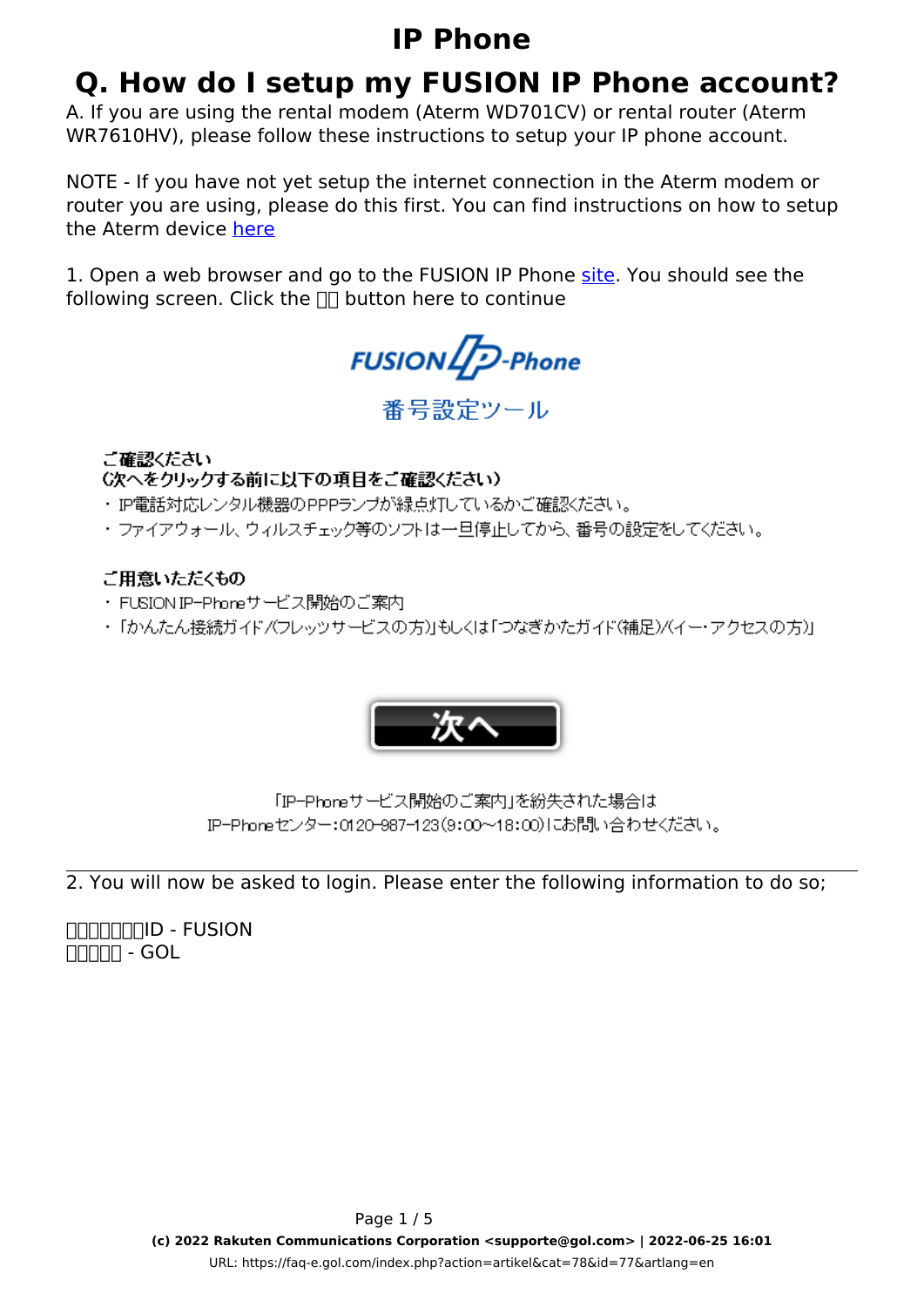#### 〈設定①〉

設定の本画面にログインするためにサイトログインIDとバスワードを入力してください。<br>サイトログインIDとバスワードはお手元の「かんたん設定ガイド」または「つなぎかたガイド」の STEP®「FUSIONIP-Phoneを設定しよう」に赤文字にて記載がございます。(半角大文字)

### 【ログイン】

| サイトログインID | <b>FUSION</b> |
|-----------|---------------|
| バスワード     |               |

|--|--|

※1 IP電話対応レンタル機器のPPPランプが緑点灯しているかご確認ください。 ※2 インターネットの接続設定についても下記の資料を参照ください。 ・つなぎかたガイド/つなぎかたガイド補足(イー・アクセスコースをご利用のお客さま)<br>・かんたん設定ガイド/かんたん設定ガイド補足(フレッツサービスをご利用のお客さま)

Click the  $\prod$  button after entering this information to continue

3. You will now be asked to enter your FUSION IP Phone account information.

**THATHID (Account ID) - 12 digit number starting with 815** IP<sub>U</sub>NORG (IP Phone Subscriber Password) - 8 digit password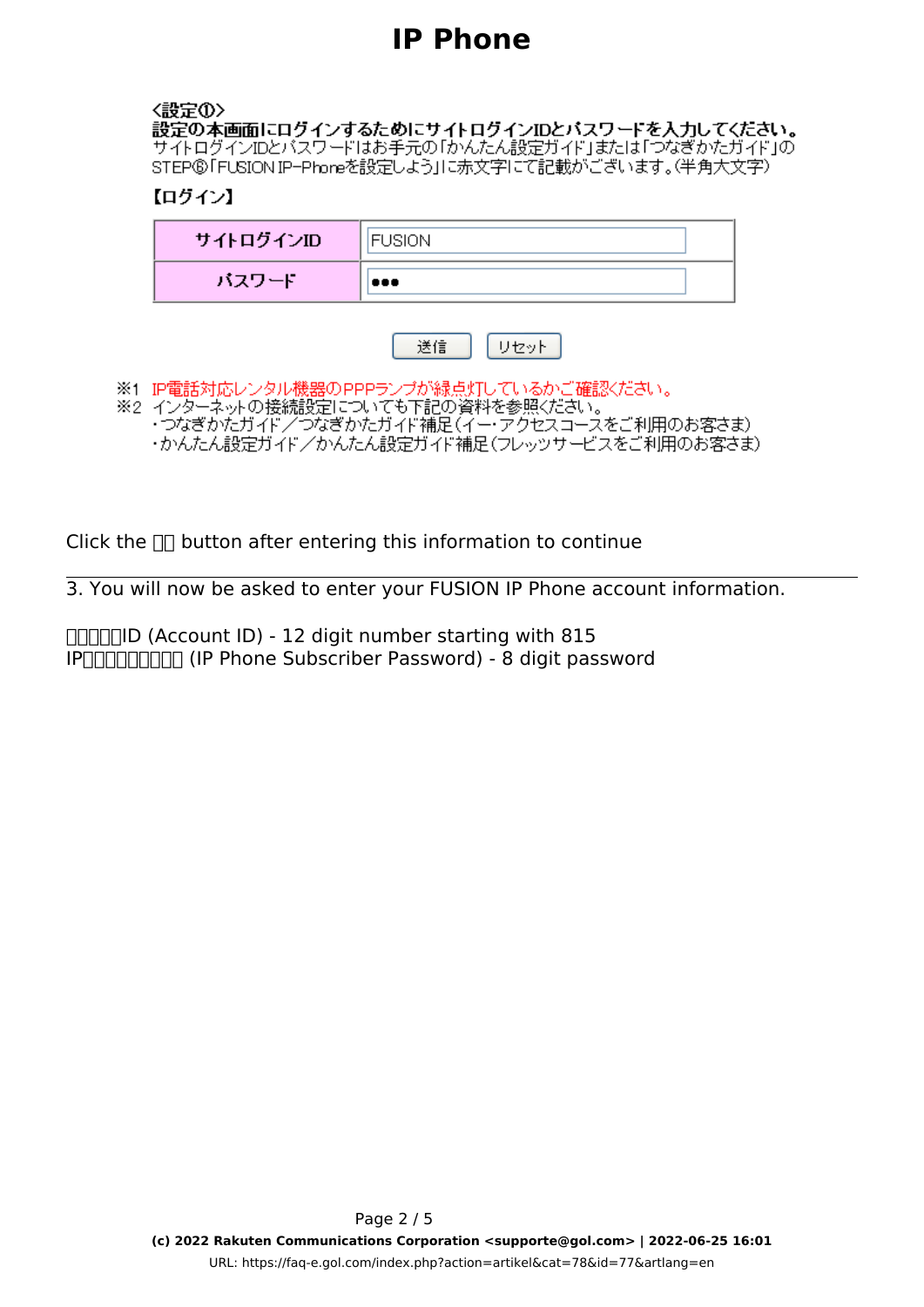छि।

くご注意ください

、ここか、<br>アカウントIDとIP加入電話バスワードを入力した後数秒後に図1が表示されることがあります。<br>表示が出た場合は以下のように入力してください。

|                                                                                                                                                                                                                                                           | உட                     |                                                                   |
|-----------------------------------------------------------------------------------------------------------------------------------------------------------------------------------------------------------------------------------------------------------|------------------------|-------------------------------------------------------------------|
| K設定方法><br> ユーザ名(U):「admin」と入力してください。<br> バスワード(P):「管理者バスワード」を入力してください。                                                                                                                                                                                    | web.setup に接続          | $ ? $ >                                                           |
| バスワードは、インターネットの接続を行った際に「設定ガイド」の<br> STEP④でお客さまにて設定いただいた「管理者バスワード」を入力してください。※1<br>K補足>図1の設定で管理者バスワードを忘れてしまった場合はIP電話対応機器を初期化し<br>て、再度バスワードを作成する事ができます。<br>初期化についてはかんたん設定ガイド/つなぎかたガイドを参照ください。<br> 尚、初期化をすると一度出荷状態に戻ってしまうため設定したインターネットの設定も<br>消去されます。ご注意ください。 | ユーザー名(U):<br>パスワード(P): | WARPSTAR:ユーザー名には"admin"を入力<br>Lε<br>□パスワードを記憶する(R)<br>キャンセル<br>0K |
| - イー・アクセスサービスをご利用のお客さま「つなぎかたガイド」、フレッツサービスをご利用のお客さまは<br>「かんたん設定ガイド」のSTEP④ インターネット接続設定をしようを参照ください。<br>〈設定②〉<br>「サービス開始のご案内」のアカウントIDとIP加入電話バスワードを入力してくたさい※1                                                                                                  |                        |                                                                   |

 $\frac{\langle}{\Gamma}$ アカウントID (Account ID):815…から始まる12桁の数字※1 IP加入電話バスワード(IP-Phone Password):アルファベットと数字の8文字のパスワード※1<br>パスワードの入力間違いにはご注意ください。

 $\mathbf{r} = \mathbf{r} \mathbf{r} \cdot \mathbf{r}$ 

| キロクインナ      |  |
|-------------|--|
| アカウントID     |  |
| IP加入電話バスワード |  |
|             |  |

※1 お申込みいただいた後に、お送りした「IP-Phoneサービス開始のご案内」(A4)にのみ記載がございます。<br>- 「IP-Phoneサービス開始のご案内」を紛失された場合はIP-Phoneセンター:0120-987-123(9:00〜18:00)にお問い合わせください。

Once you have entered your IP Phone account information, click the  $\Box\Box$  to continue

NOTE - If you do not have a copy of your IP Phone account information and/or cannot remember it, please contact the FUSION IP Phone Call Centre on 0120-987-100. (Japanese support only)

4. You will now be asked to enter the user ID and password to access your rental modem/router.

 $\Pi\Pi\Pi$ (U): admin

 $\Pi$  $\Pi$  $\Pi$  $\Pi$  $(\mathsf{P})$  $\Pi$  This is the password you assigned to the modem/router when it was initially configured.

If you cannot remember what the password is, you may need to reset the device back to its factory default settings and the reconfigure it. Please refer to this [FAQ](index.php?action=show&cat=61) page for information on how to do this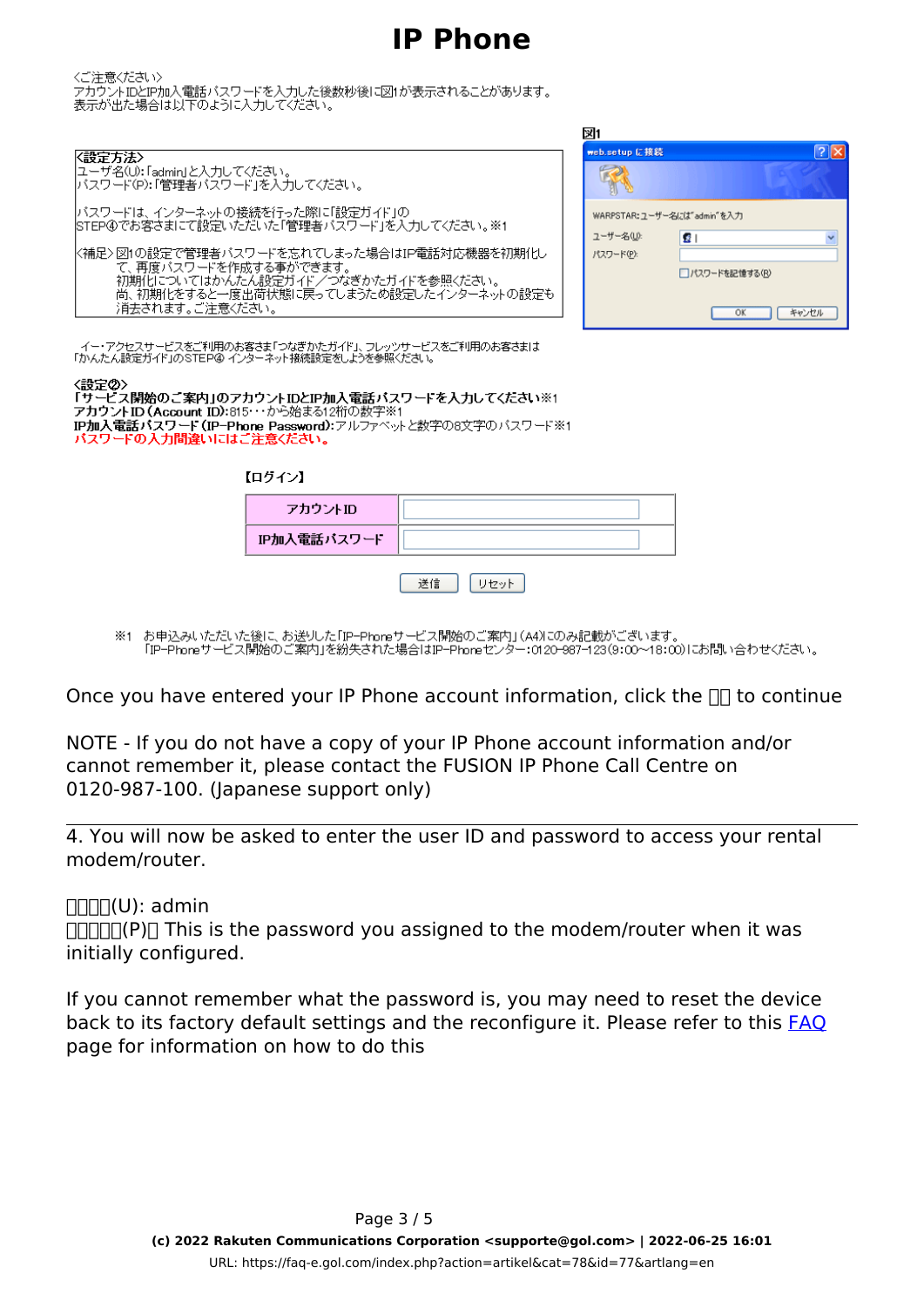| web.setup に接続              |                |
|----------------------------|----------------|
|                            |                |
| WARPSTAR:ユーザー名には"admin"を入力 |                |
| ユーザー名(U):                  | 蛋!             |
| パスワード(P):                  |                |
|                            | □パスワードを記憶する(B) |
|                            |                |
|                            | キャンセル<br>OK    |

Click the "OK" button after entering the user name and password to send the IP Phone account information to the modem/router

5. Once the settings have been saved inside the device, you should see the following screen confirming this

モデム設定完了

お客様のIP電話機能付きモデムに電話番号を設定しました。

VoIP対応モデムのVoIPランブが緑に点灯している事を必 ずご確認ください。 VoIPランプが緑に点灯しない場合は「再設定ボタン」をクリ ックし、入力画面に戻り再度設定を行ってください。

再設定

You can now use your FUSION IP Phone

If you are using your own VoIP router, the settings you need to use, alongside the FUSION IP Phone account information, are as follows; Page 4 / 5

> **(c) 2022 Rakuten Communications Corporation <supporte@gol.com> | 2022-06-25 16:01** [URL: https://faq-e.gol.com/index.php?action=artikel&cat=78&id=77&artlang=en](https://faq-e.gol.com/index.php?action=artikel&cat=78&id=77&artlang=en)